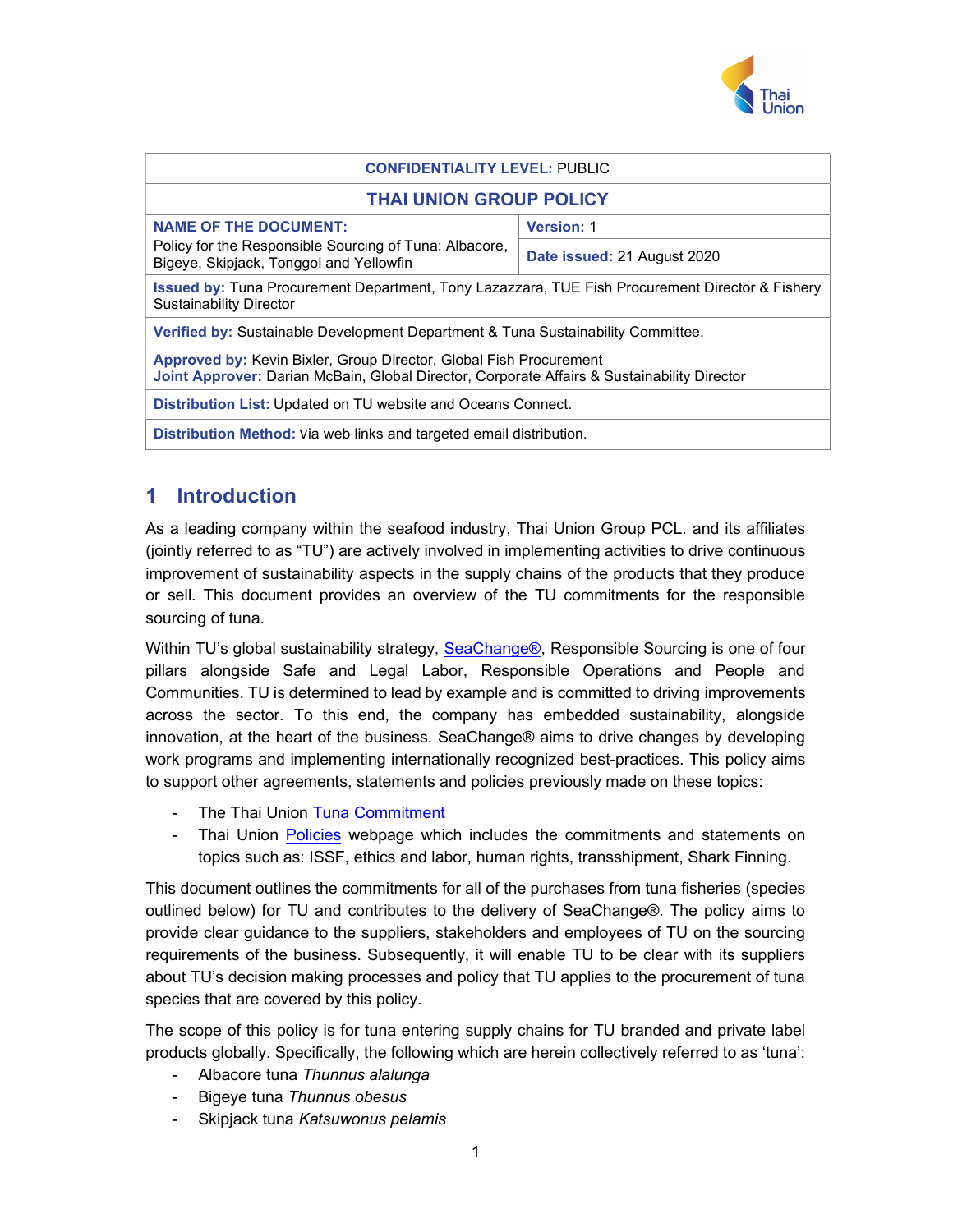

- Tonggol tuna (aka long tail tuna) Thunnus tonggol
- Yellowfin tuna Thunnus albacares

This policy relates to aspects related to the sustainability of tuna such as working conditions, fishing vessels, tuna fisheries and the wider marine environment. It does not include aspects of sourcing requirements relating to quality, health and hygiene, nor product specifications, packaging nor other ingredients.

## 2 Sourcing Commitments

This policy outlines the commitments which will contribute to the delivery of the TU sustainability strategy and will enable TU to transition the tuna that it purchases towards higher levels of sustainability through continuous improvement. The overarching commitments are:

## Commitment 1: Tuna is fully traceable to the fishery

TU is committed to sourcing from fishing activities that are conducted legally and that all TU products are fully traceable to the vessel (or in some cases group of vessels). TU is making concerted efforts to prevent and deter illegal, unreported or unregulated (IUU) fishing and seeks to ensure that IUU fish and endangered species do not enter our supply chains.

## Commitment 2: The ISSF conservation measures are complied with

TU is a founding member of the International Seafood Sustainability Foundation (ISSF) and is committed to be a leading member of the International Seafood Sustainability Association (ISSA) and to participate on the Board of ISSF. TU strongly supports all initiatives undertaken by ISSF and expects its suppliers to fulfil requirements accordingly. TU is committed to achieving 100 percent compliance in the annual third party audit against the ISSF Conservation Measures (CMs).

## Commitment 3: Drive continuous improvement

TU is committed to driving continuous improvement in the seafood sector and to work with suppliers wherever and whenever possible to implement actions in situations where they may not immediately meet the conditions required in this policy or other standards. The intention is to contribute to the sustainability 'journey' of the wider sector. TU is committed to engage stakeholders, suppliers and customers in aspects of delivering this policy and SeaChange®.

## Commitment 4: Progress is monitored and transparent

TU is committed to monitoring and reviewing progress against its commitments on a regular basis and to being transparent about the results. This policy will be reviewed periodically and adjusted to align with best practice as understanding and technology advances occur. TU is committed to reporting progress publicly on SeaChange® and the tuna commitment. In addition, TU is committed to completing progress reviews and evaluations with independent initiatives.